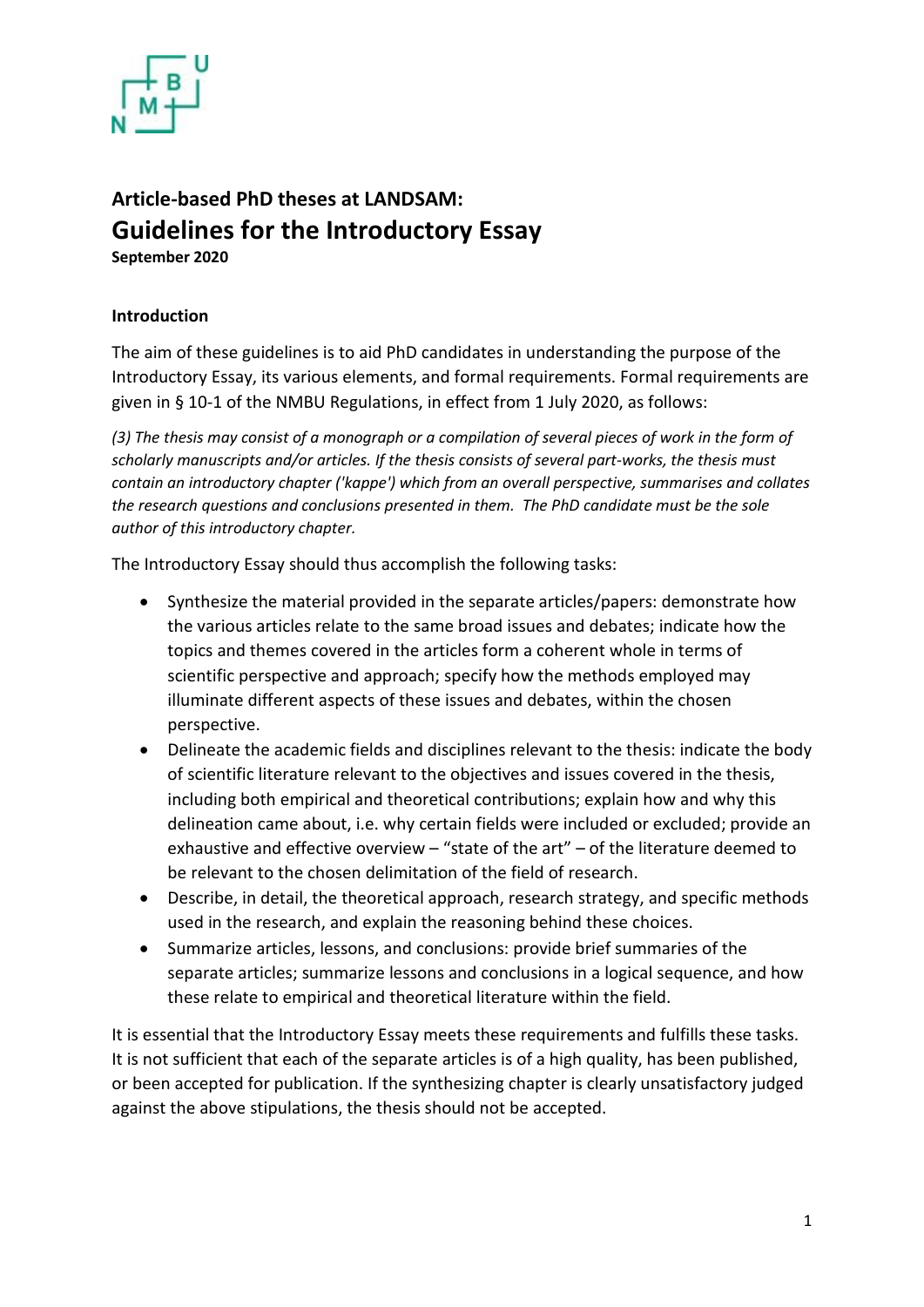

## **Elements of the Introductory Essay**

The total length of the Introductory Essay should normally be 50–80 pages. The structure and content of the Introductory Essay must be adapted to each specific project. The structure suggested below serves as an example, not a rigid framework to be mechanically duplicated. In our example, the Introductory Essay includes the following elements:

- 1. Summary of the Thesis
- 2. Introduction, Background and Status of Knowledge
- 3. Theoretical Framework
- 4. Methodology
- 5. Summary of Articles
- 6. Results and Discussion
- 7. Conclusions
- 8. References

1. *Summary of the Thesis* in Norwegian and English. Each summary should comprise 400-600 words and should identify the original scientific contribution of the thesis.

2. *Introduction, Background, and Status of Knowledge*. This section presents the main theme of the thesis, provides a justification for the choice of this theme, and an overview of the status of relevant knowledge. Aims/objectives and research questions belong in this section; these may be preceded by a problem statement. An overview of the status of knowledge should not only summarize the relevant literature but also present it in a logical sequence, base for example on the various approaches and arguments. In addition, the titles of the articles on which the thesis is based should be listed, as well as their publication status.

3. The *Theoretical framework* presents the overarching theoretical approach. This part may go deeper into theories presented or assessed in the separate papers, and in particular the connections between them. Here, it is important to operationalize and specify how theory and key concepts are applied later in the thesis. The theories reviewed in this section, as well as the relevant literature canvassed in Section 2, may be used to further elaborate research questions, or to derive specific hypotheses (as required, depending on focus and discipline).

4. *Methodology* should be given a central place in the Introductory Essay. The research strategy, and the specific choices involved in arriving at this strategy, should be discussed in this section. Implications of strategy and specific choices with respect to the philosophy of science should be discussed; does the strategy place the thesis within a recognizable scientific tradition or a combination of traditions? If relevant, provide reflections on your own role as researcher and implications for data collection, analysis, and dissemination. Also, when relevant, the study area should be described, as well as processes of case selection, site selection, sampling, and data collection. The quality of the data and possible limitations, as well as the way in which the data have been analyzed, should be discussed.